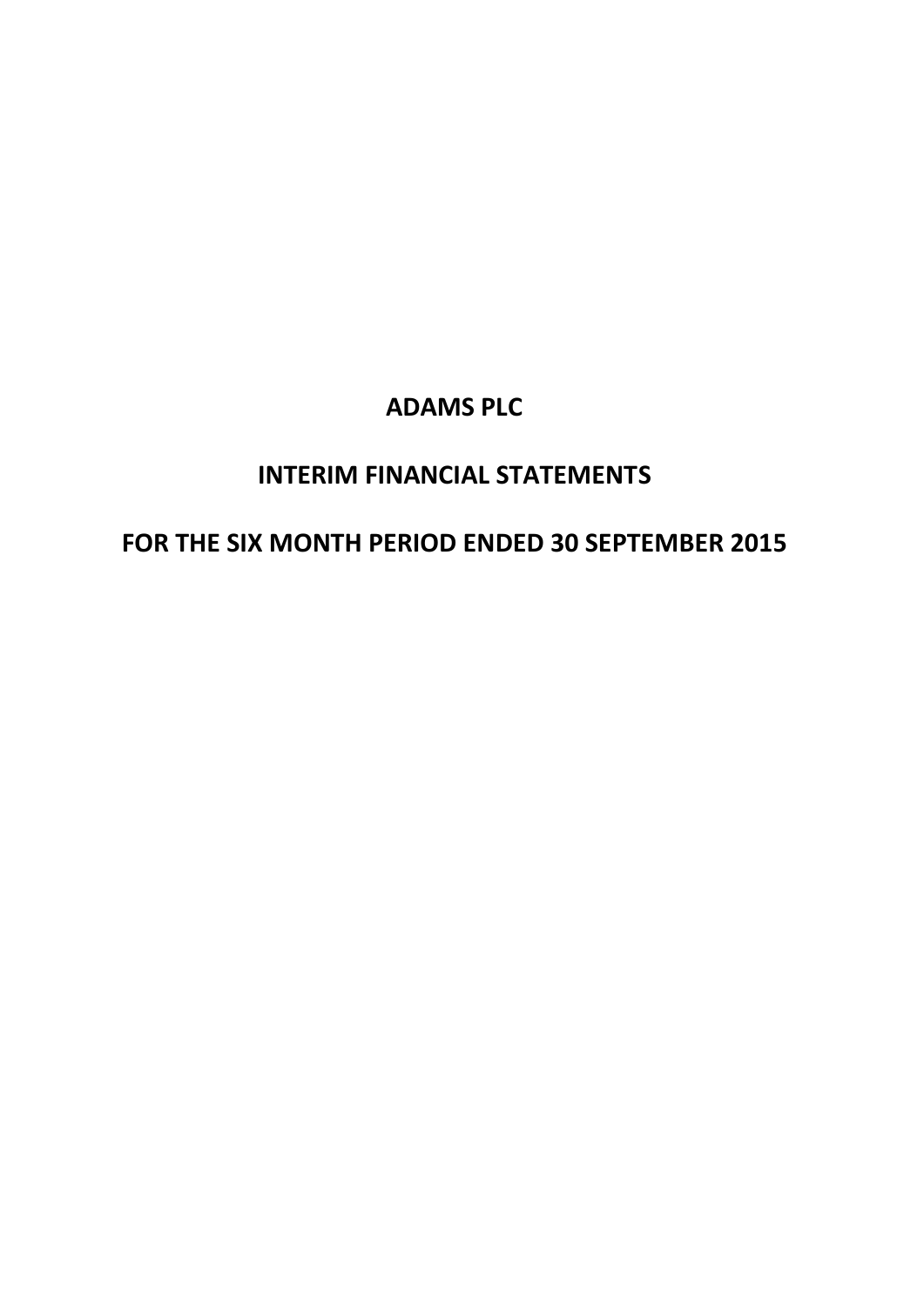## **CONTENTS**

|                                             | Page     |
|---------------------------------------------|----------|
| Company information                         | 1        |
| Chairman's statement                        | 2        |
| Unaudited statement of comprehensive income | 4        |
| Unaudited statement of financial position   | 5        |
| Unaudited statement of changes in equity    | 6        |
| Unaudited statement of cash flows           | 7        |
| Notes to the unaudited financial statements | $8 - 11$ |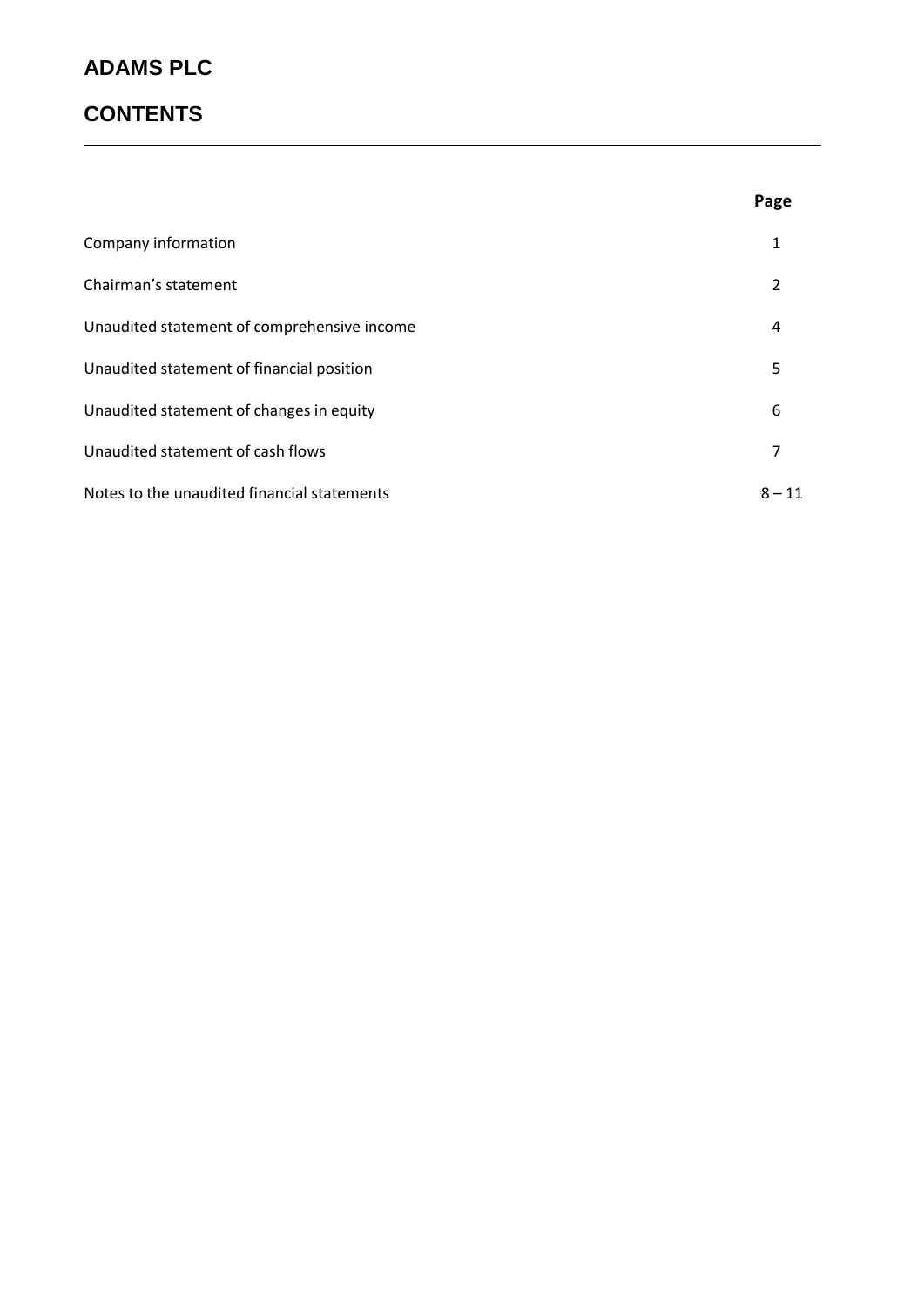## **COMPANY INFORMATION**

| <b>Directors</b>                       | M A Bretherton (non-executive chairman)<br>N J Woolard (non-executive director)<br>A R J Mitchell (non-executive director)        |
|----------------------------------------|-----------------------------------------------------------------------------------------------------------------------------------|
| <b>Secretary</b>                       | P P Scales                                                                                                                        |
| <b>Registrar and Registered office</b> | IOMA Fund and Investment Management Limited<br><b>IOMA House</b><br><b>Hope Street</b><br>Douglas<br>Isle of Man<br><b>IM11AP</b> |
| <b>Auditors</b>                        | Jeffreys Henry LLP<br>Finsgate<br>5-7 Cranwood Street<br>London<br>EC1V 9EE                                                       |
| <b>Nominated Advisor</b>               | <b>Cairn Financial Advisers LLP</b><br>61 Cheapside<br>London<br>EC2V 6AX                                                         |
| <b>Broker</b>                          | Peterhouse Corporate Finance Limited<br>3 Liverpool House<br>15 Eldon Street<br>London<br>EC2M 7LD                                |
| <b>Crest Agent</b>                     | <b>Share Registrars Limited</b><br>27/28 Eastcastle Street<br>London<br><b>W1W8DH</b>                                             |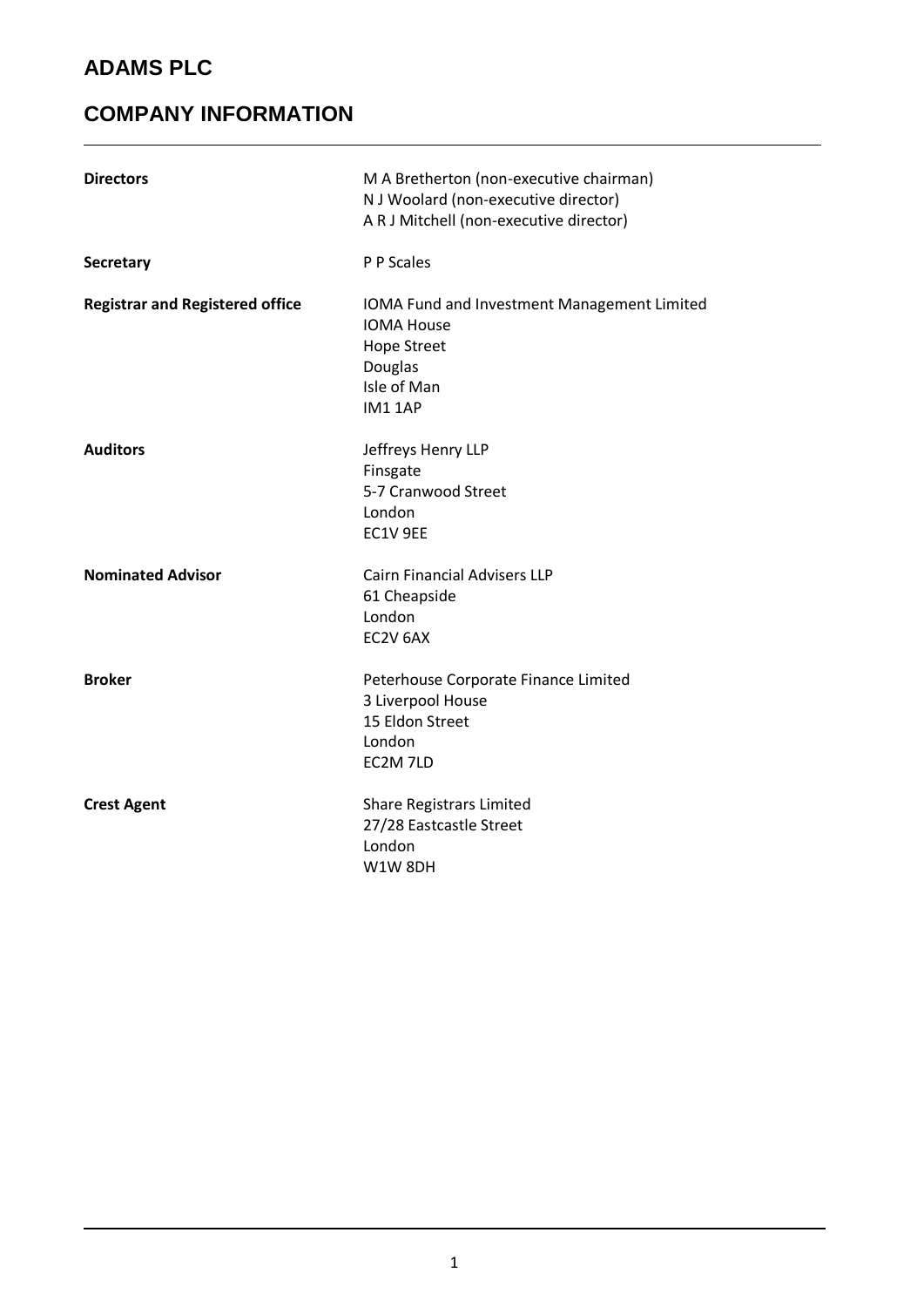#### **CHAIRMAN'S STATEMENT**

I was appointed to the Board as a non-executive director in May of this year and subsequently took over the role of Chairman from Nicholas Nelson on his retirement at the Annual General Meeting of the Company on 11 September 2015. I thank Nicholas for all his work in completing the restructuring process of Adams Plc ("the Company") (formerly Carpathian Plc) in to an investing company. The Company also announced the appointment of Dr Andrew Mitchell as a non-executive director on 6 August 2015.

One of my first priorities on joining the Board was to seek to strengthen the Company's balance sheet by raising additional funds to be used to make investments in accordance with the Company's investing policy and for general working capital purposes. This was achieved by way of a placing of 18,181,818 new ordinary shares of €0.01 each with new and existing investors at a placing price of 4.4p (5.962 €cents) per ordinary share to raise £800,000 (€1,084,000) for the Company before expenses. The new shares were admitted to trading on AIM on 23 September 2015.

The Company is an investing company focusing on the technology and life sciences sectors and incurred a loss after tax for the six months ended 30 September 2015 of €95,000 compared to a loss of €72,000 in the previous 2014 half year. The reported loss mainly reflects administration expenses of €116,000 less gains amounting to €24,000 on portfolio investments in the six month period.

During the six months to 30 September 2015, the Company invested €242,000 in two AIM listed technology businesses. One is a global online gaming and sports betting company and the other is a leading processor technology company that creates unique, patented semiconductor IP for multimedia and communication applications.

The Company also disposed of the two investments that it held at the 31 March 2015 year end for a total cash sale consideration of €193,000.

As at 30 September 2015, the two new investments had a carrying value of €247,000 (31 March 2015: €174,000 represented by the two quoted holdings that have since been sold).

Subsequent to the 30 September 2015 period end, the Company invested €121,000 in a leading AIM listed provider of outsourced digital asset management and personalised customer communication services.

At 30 September 2015, the Company had net assets of €1,239,000 inclusive of cash balances of €1,012,000 compared with net assets of €250,000 at 31 March 2015 inclusive of cash balances of €158,000. The increase in net assets is attributable to the receipt of €1,084,000 of share issue proceeds less the loss of €95,000 in the period.

#### *Outlook*

Equity markets had a difficult six months to the end of September 2015 reflecting a significant slowdown in China's economy, together with a myriad of other challenges including the ongoing European debt crisis, conflicts in the Ukraine and the Middle East, uncertainty over the UK referendum on its EU membership and also an expectation that a US interest rate rise is probable later this year.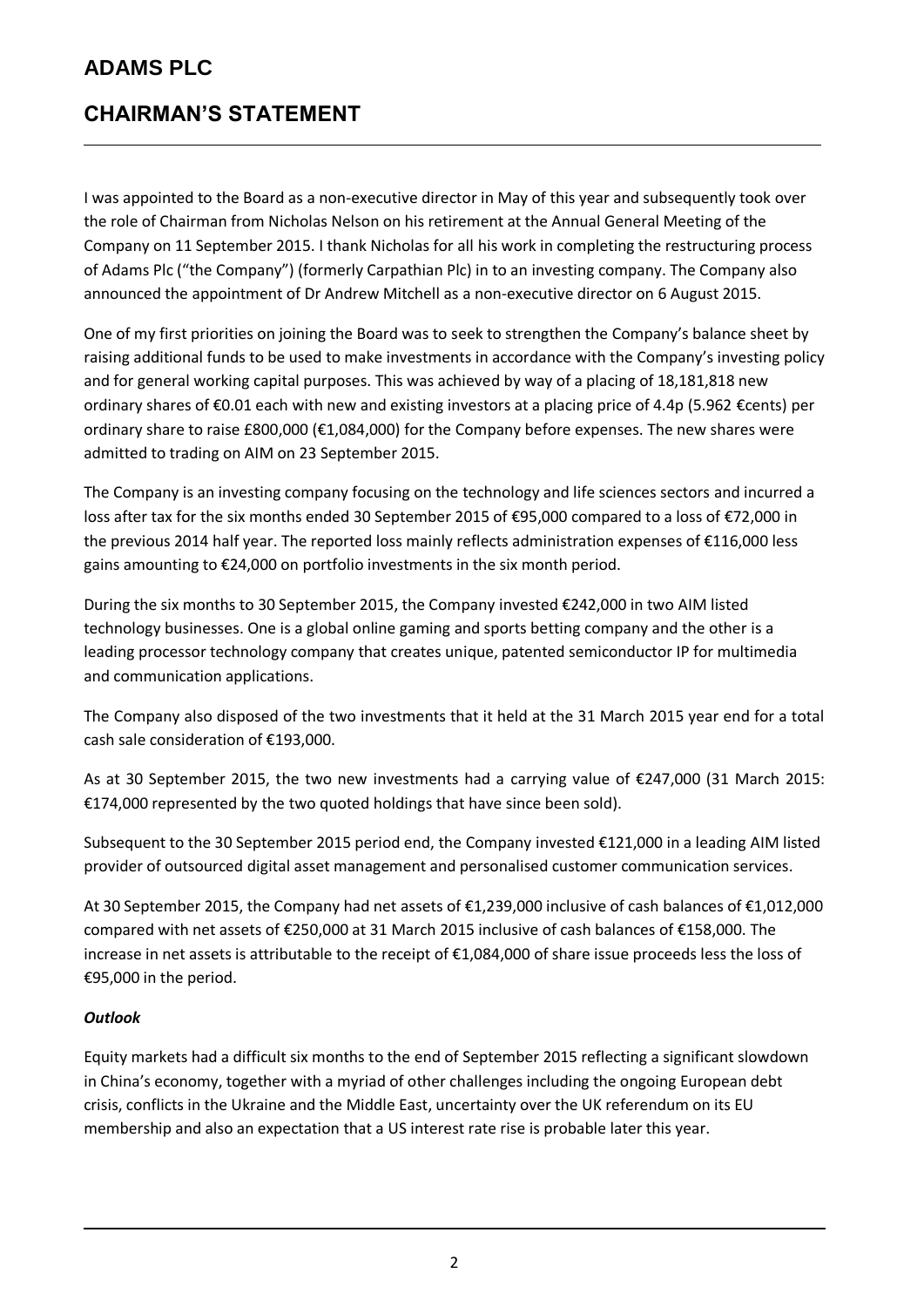It remains the Board's intention to acquire additional investments in the technology and biotechnology sectors. However, given the uncertain and challenging markets, the Board will continue to maintain a highly selective investment approach. I am confident that this will enable us to build considerable value for shareholders going forward.

Michael Bretherton **Chairman**

27 November 2015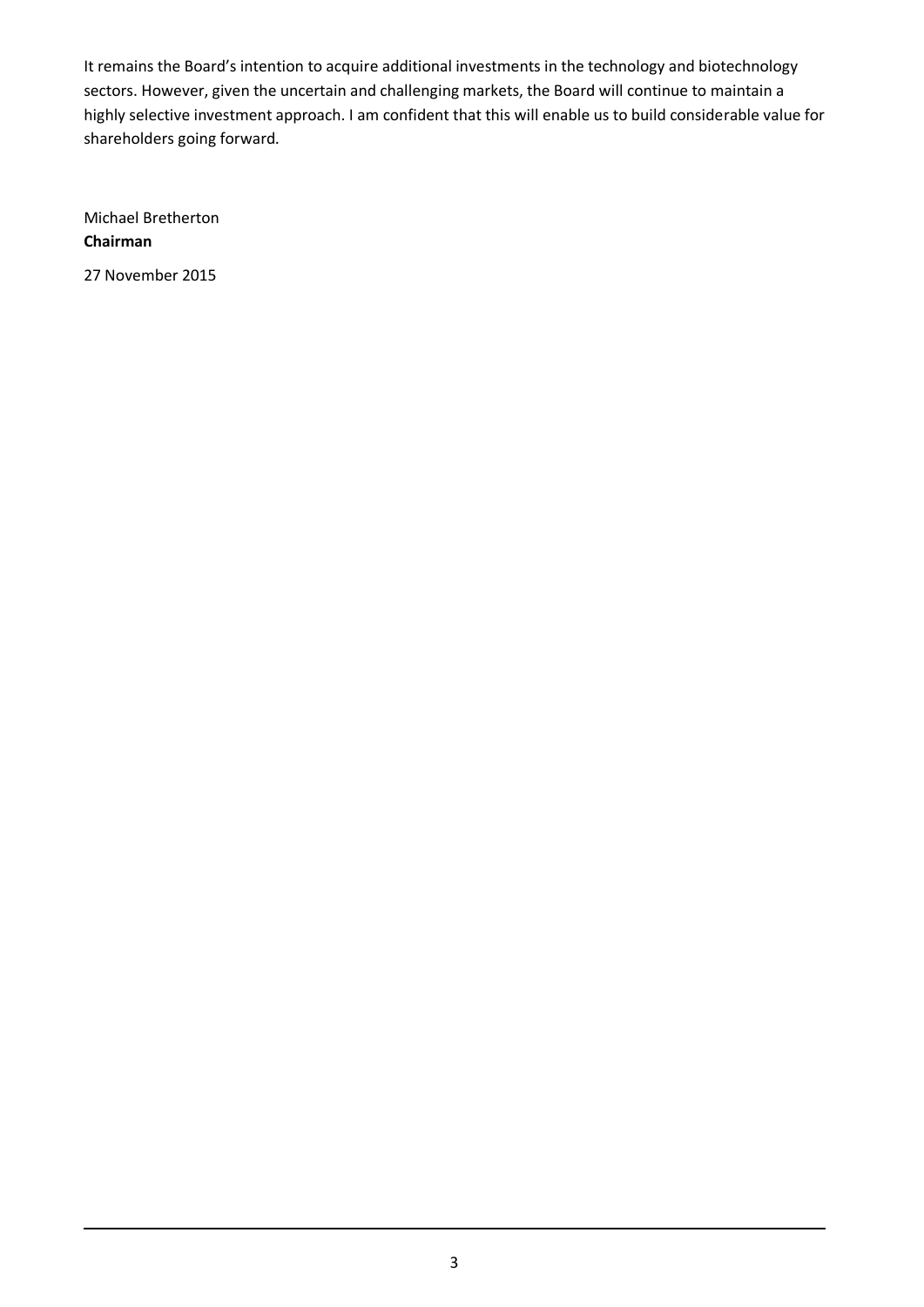#### **STATEMENT OF COMPREHENSIVE INCOME**

#### *FOR THE 6 MONTH PERIOD TO 30 SEPTEMBER 2015*

|                                                      | <b>Note</b> | 6 months ended<br>30 September<br>2015<br>(Unaudited)<br>€'000 | <b>Year ended</b><br>31 March<br>2015<br>(Audited)<br>€'000 | 6 months ended<br>30 September<br>2014<br>(Unaudited)<br>€'000 |
|------------------------------------------------------|-------------|----------------------------------------------------------------|-------------------------------------------------------------|----------------------------------------------------------------|
| Net change in fair value of investments at           |             |                                                                |                                                             |                                                                |
| fair value through profit or loss                    | 6           | 24                                                             | 172                                                         | $\mathbf{1}$                                                   |
| <b>Total income</b>                                  |             | 24                                                             | 172                                                         | $\mathbf{1}$                                                   |
| <b>Expenses</b>                                      |             |                                                                |                                                             |                                                                |
| Net foreign exchange (loss) /gain                    |             | (3)                                                            | 14                                                          | 6                                                              |
| Administrative expenses                              |             | (116)                                                          | (211)                                                       | (79)                                                           |
| <b>Operating loss</b>                                |             | (95)                                                           | (25)                                                        | (72)                                                           |
| Loss on ordinary activities before                   |             |                                                                |                                                             |                                                                |
| taxation                                             |             | (95)                                                           | (25)                                                        | (72)                                                           |
| Tax on loss on ordinary activities                   |             |                                                                |                                                             |                                                                |
| Loss for the period                                  |             | (95)                                                           | (25)                                                        | (72)                                                           |
| Basic and diluted loss per share ( $\epsilon$ cents) | 10          | (0.4)                                                          | (0.1)                                                       | (0.4)                                                          |

Since there is no other comprehensive loss, the loss for the period is the same as the total comprehensive loss for the period attributable to the owners of the Company.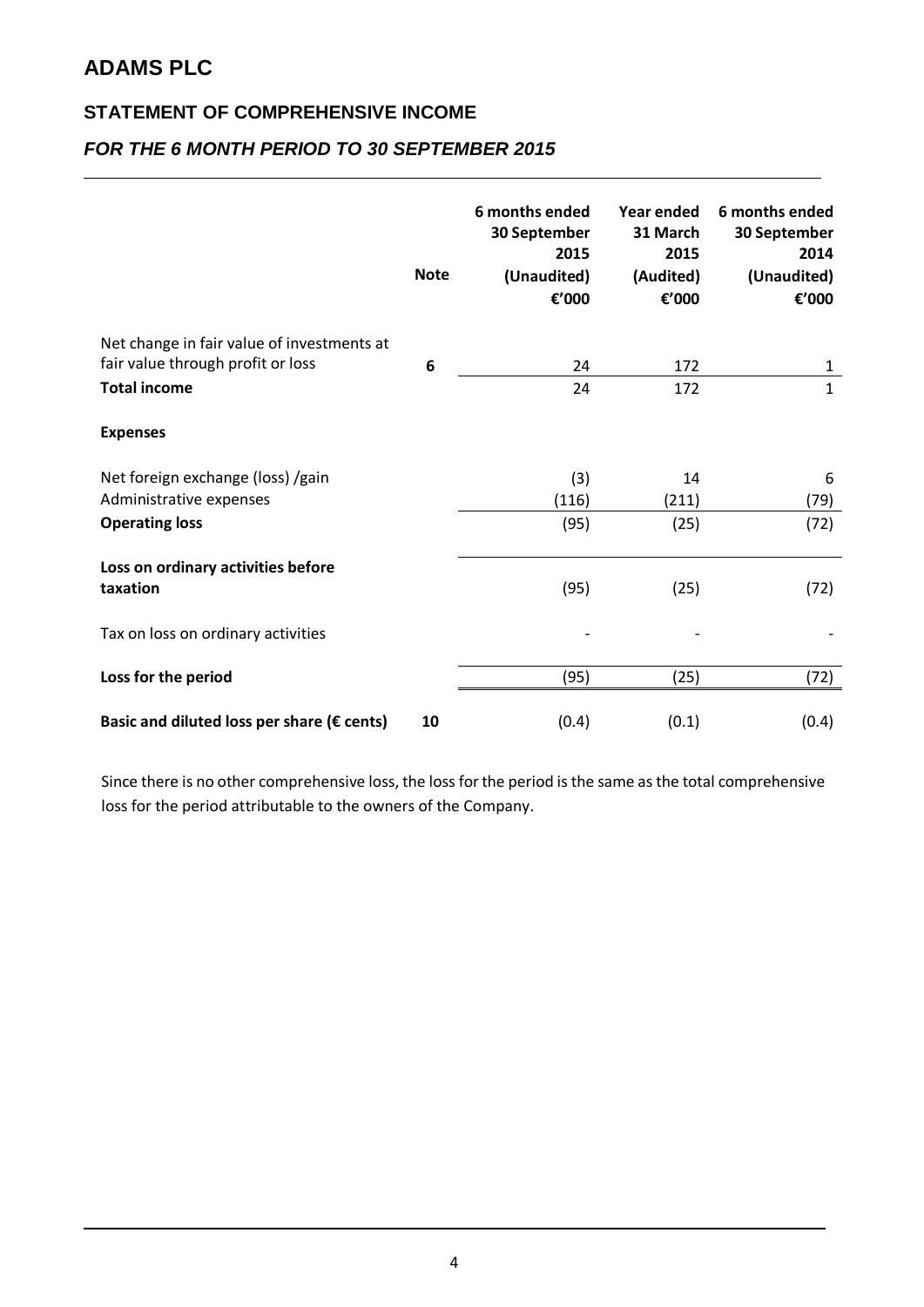#### **STATEMENT OF FINANCIAL POSITION**

#### *AS AT 30 SEPTEMBER 2015*

|                                     | <b>Note</b> | As at<br>30 September<br>2015<br>(Unaudited)<br>€'000 | As at<br>31 March 2015<br>(Audited)<br>€'000 | As at<br>30 September<br>2014<br>(Unaudited)<br>€'000 |
|-------------------------------------|-------------|-------------------------------------------------------|----------------------------------------------|-------------------------------------------------------|
| <b>Assets</b>                       |             |                                                       |                                              |                                                       |
| <b>Non-current assets</b>           |             |                                                       |                                              |                                                       |
| Investments                         | 5           | 247                                                   | 174                                          | 61                                                    |
| <b>Current assets</b>               |             |                                                       |                                              |                                                       |
| Trade and other receivables         | 7           | 5                                                     | 10                                           | 6                                                     |
| Cash and cash equivalents           | 5           | 1,012                                                 | 158                                          | 154                                                   |
|                                     |             | 1,017                                                 | 168                                          | 160                                                   |
|                                     |             |                                                       |                                              |                                                       |
| <b>Total assets</b>                 |             | 1,264                                                 | 342                                          | 221                                                   |
| <b>Equity and Liabilities</b>       |             |                                                       |                                              |                                                       |
| Called up share capital             | 9           | 413                                                   | 231                                          | 231                                                   |
| Share premium                       |             | 1,116                                                 | 214                                          | 214                                                   |
| <b>Retained earnings</b>            |             | (290)                                                 | (195)                                        | (242)                                                 |
| <b>Total equity</b>                 |             | 1,239                                                 | 250                                          | 203                                                   |
| <b>Current liabilities</b>          |             |                                                       |                                              |                                                       |
| Trade and other payables            | 8           | 25                                                    | 92                                           | 18                                                    |
| <b>Total current liabilities</b>    |             | 25                                                    | 92                                           | 18                                                    |
| <b>Total liabilities</b>            |             | 25                                                    | 92                                           | 18                                                    |
| <b>Total equity and liabilities</b> |             | 1,264                                                 | 342                                          | 221                                                   |

The interim report on pages 4 to 11 was approved and authorised for issue by the Board of Directors on 27 November 2015 and signed on its behalf by:

Michael Bretherton **Chairman**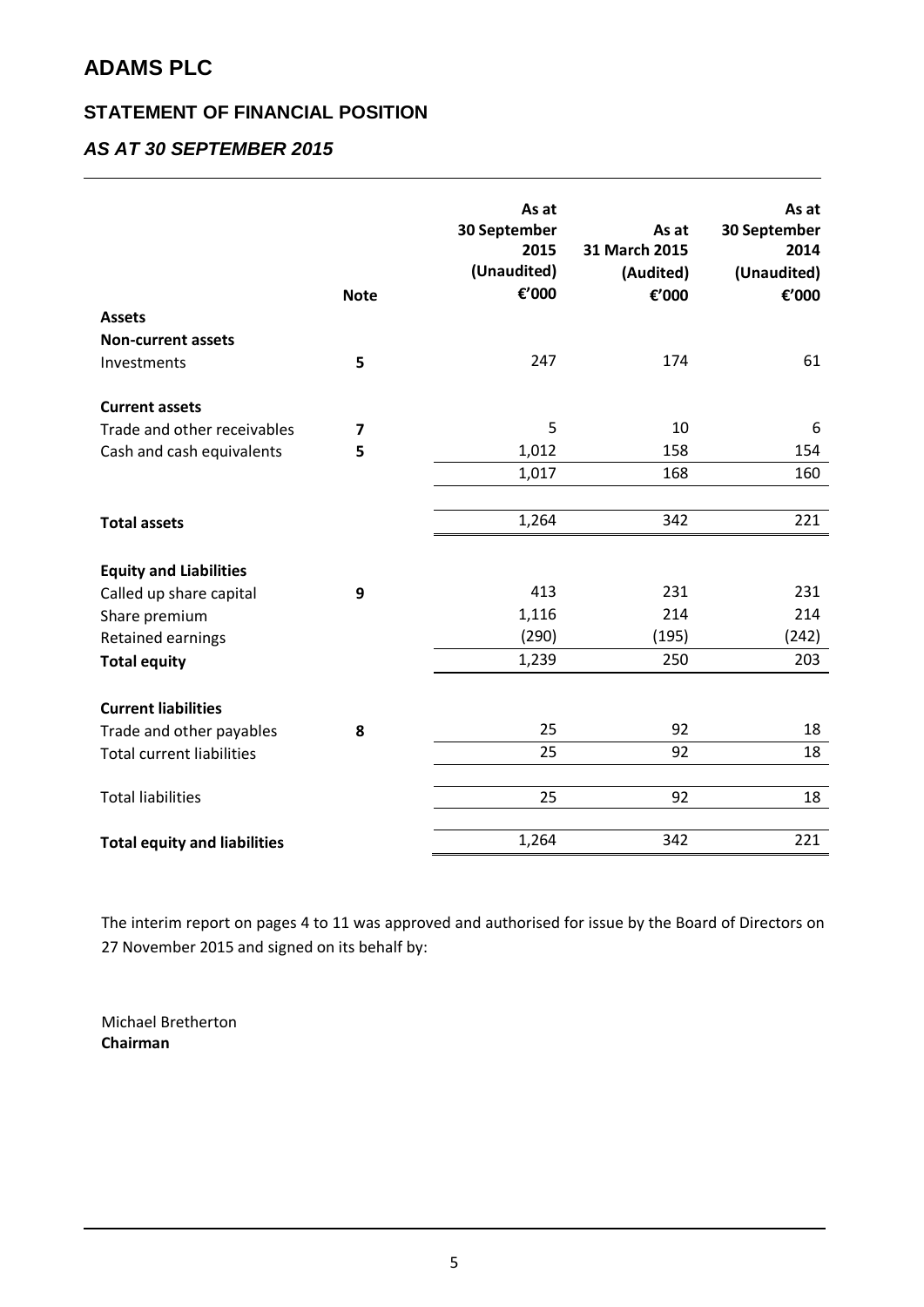#### **STATEMENT OF CHANGES IN EQUITY**

#### *FOR THE 6 MONTH PERIOD TO 30 SEPTEMBER 2015*

|                                         | <b>Share</b><br>Capital<br>€'000 | <b>Share</b><br>Premium<br>€'000 | <b>Retained</b><br>Losses<br>€'000 | <b>Total</b><br>€'000 |
|-----------------------------------------|----------------------------------|----------------------------------|------------------------------------|-----------------------|
| <b>At 1 April 2014</b>                  | 162                              | 133                              | (170)                              | 125                   |
| Issue of shares                         | 69                               | 81                               |                                    | 150                   |
| Total comprehensive loss for the period |                                  |                                  | (72)                               | (72)                  |
| At 30 September 2014                    | 231                              | 214                              | (242)                              | 203                   |
| Total comprehensive gain for period     |                                  |                                  | 47                                 | 47                    |
| At 31 March 2015                        | 231                              | 214                              | (195)                              | 250                   |
| Issue of shares                         | 182                              | 902                              |                                    | 1,084                 |
| Total comprehensive loss for period     |                                  |                                  | (95)                               | (95)                  |
| At 30 September 2015                    | 413                              | 1,116                            | (290)                              | 1,239                 |

Share capital is the amount subscribed for shares at nominal value.

Share premium represents the excess of the amount subscribed for share capital over the nominal value of these shares net of share issue expenses.

Retained losses represent the cumulative losses of the Company attributable to equity shareholders.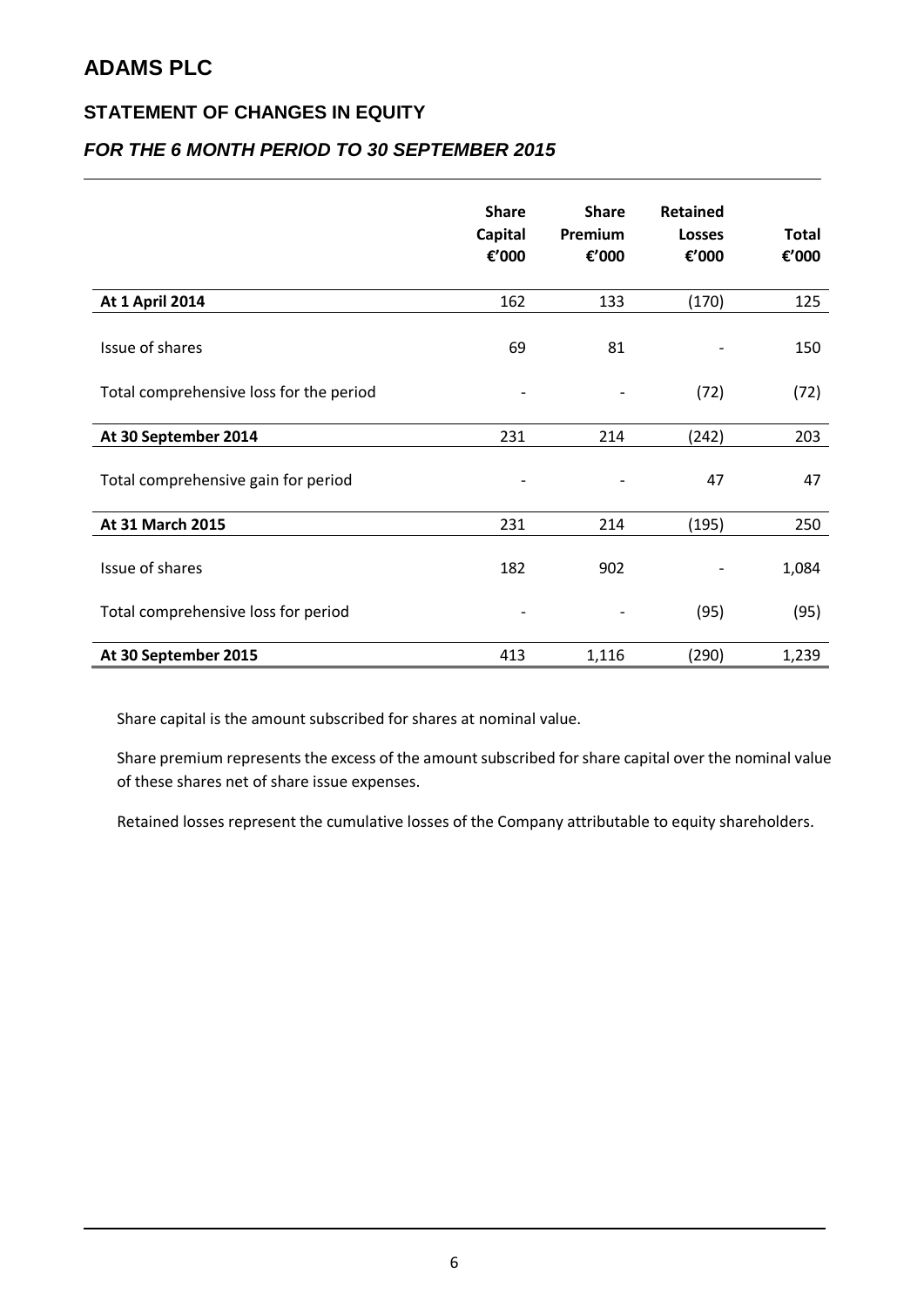#### **STATEMENT OF CASH FLOWS**

#### *FOR THE PERIOD ENDED 30 SEPTEMBER 2015*

|                                                     | 6 months ended<br>30 September<br>2015<br>(Unaudited)<br>€'000 | <b>Year ended</b><br>31 March<br>2015<br>(Audited)<br>€'000 | 6 months ended<br>30 September<br>2014<br>(Unaudited)<br>€'000 |
|-----------------------------------------------------|----------------------------------------------------------------|-------------------------------------------------------------|----------------------------------------------------------------|
| Loss for the period<br>Adjustment for:              | (95)                                                           | (25)                                                        | (72)                                                           |
| Exclude net changes in fair value of investments    | (24)                                                           | (172)                                                       | (1)                                                            |
| Decrease /(increase) in trade and other receivables | 5                                                              | (3)                                                         | $\mathbf{1}$                                                   |
| (Decrease)/increase in trade and other payables     | (67)                                                           | 79                                                          | 5                                                              |
| Net cash outflows from operating activities         | (181)                                                          | (121)                                                       | (67)                                                           |
| Cash flows from investing activities                |                                                                |                                                             |                                                                |
| Proceeds from sales of investments                  | 193                                                            | 79                                                          | $\overline{7}$                                                 |
| Payments to acquire investments                     | (242)                                                          | (67)                                                        | (53)                                                           |
| Net cash (used)/generated in investing activities   | (49)                                                           | 12                                                          | (46)                                                           |
| <b>Cash flows from financing activities</b>         |                                                                |                                                             |                                                                |
| Issue of ordinary share capital                     | 182                                                            | 69                                                          | 69                                                             |
| Issue of premium share capital                      | 902                                                            | 81                                                          | 81                                                             |
| Net cash from financing                             | 1,084                                                          | 150                                                         | 150                                                            |
| Net increase in cash and cash equivalents           | 854                                                            | 41                                                          | 37                                                             |
| Cash and cash equivalents at beginning of period    | 158                                                            | 117                                                         | 117                                                            |
| Cash and cash equivalents at end of period          | 1,012                                                          | 158                                                         | 154                                                            |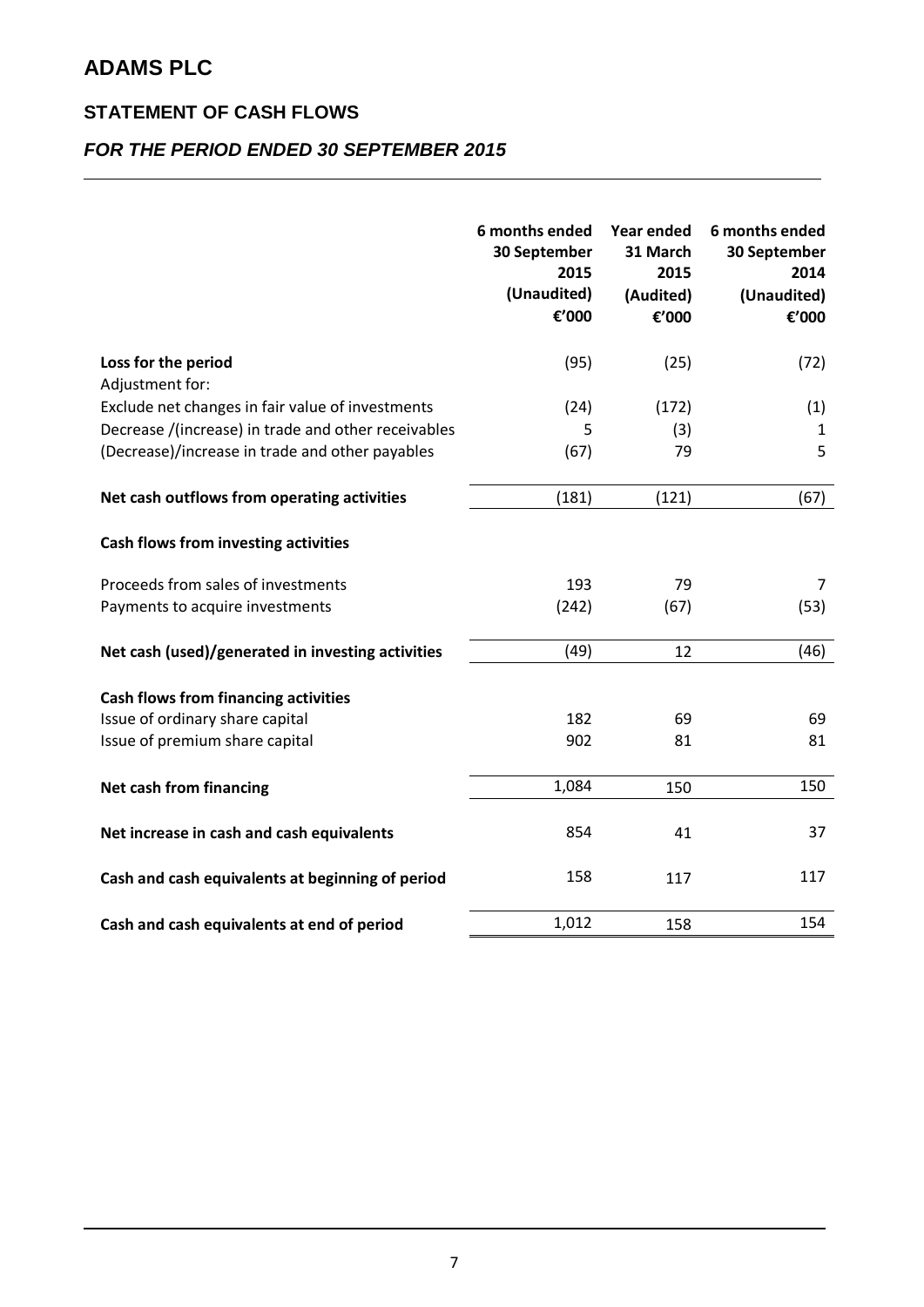## **NOTES TO THE STATEMENT OF FINANCIAL STATEMENTS** *FOR THE 6 MONTH PERIOD TO 30 SEPTEMBER 2015*

#### **1 General information**

Adams PLC is a company incorporated in the Isle of Man and is listed on the AIM market of the London Stock Exchange. The address of the registered office is disclosed within company information on page 1 of this interim report. The principal activities of the Company are described in the Chairman's Statement on page 2.

#### **2 Basis of preparation**

The interim financial statements of Adams Plc are unaudited condensed financial statements for the six months ended 30 September 2015. These include unaudited comparatives for the six months ended 30 September 2014 together with audited comparatives for the year ended 31 March 2015.

These interim condensed consolidated financial statements have been prepared on the basis of the accounting policies expected to apply for the financial year to 31 March 2016 which are based on the recognition and measurement principles of International Financial Reporting Standards (IFRS) as adopted by the European Union (EU). The financial statements have been prepared under the historical cost convention. The Company's presentation and functional currency is Euros.

The interim financial statements do not include all of the information required for full annual financial statements and do not comply with all the disclosures in IAS 34 'Interim Financial Reporting', and should be read in conjunction with the Company's annual financial statements to 31 March 2015. Accordingly, whilst the interim statements have been prepared in accordance with IFRS, they cannot be construed as being in full compliance with IFRS.

The preparation of financial statements in conformity with IFRS as adopted by the European Union requires the use of certain critical accounting estimates. It also requires management to exercise its judgement in the process of applying the Company's accounting policies.

#### **3 Going concern**

Information on the business environment, financial position and the factors underpinning the Company's future prospects and portfolio are included in the Chairman's Statement. The Directors confirm that they are satisfied that the Company has adequate resources to continue in business for the medium term based on the current liquid resources available. For this reason, they continue to adopt the going concern basis in preparing the financial statements.

#### **4 Significant accounting policies**

The accounting policies adopted are consistent with those followed in the preparation of the annual financial statements of Adams Plc for the year ended 31 March 2015 which received an unqualified audit opinion. A copy of these financial statements are available on the website a[t www.adamsplc.co.uk](http://www.adamsplc.co.uk/)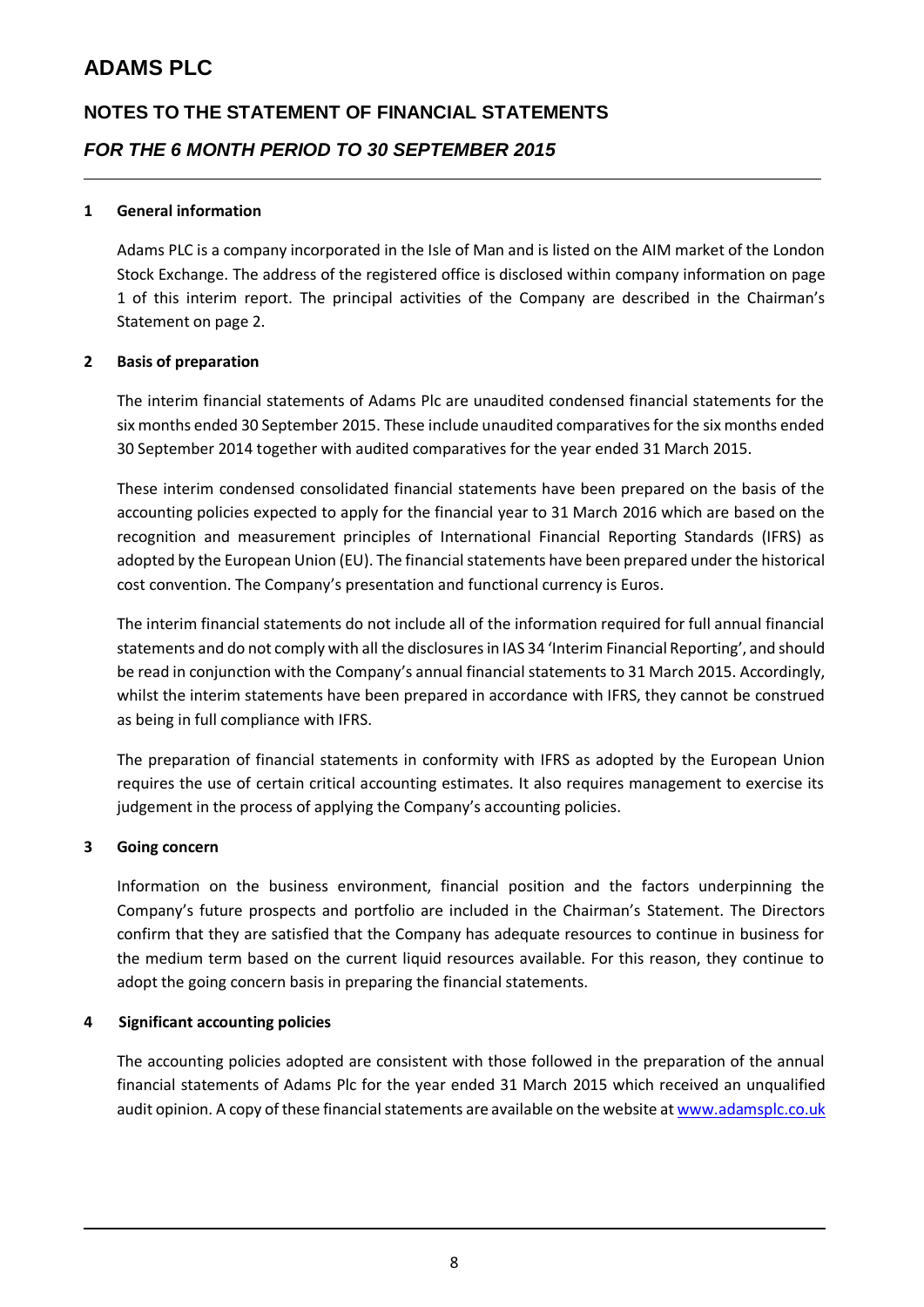## **NOTES TO THE FINANCIAL STATEMENTS (continued)** *FOR THE 6 MONTH PERIOD TO 30 SEPTEMBER 2015*

#### **5 Financial assets at fair value through profit and loss**

|                           | As at<br>30 September<br>2015<br>€'000 | As at<br>31 March<br>2015<br>€'000 | As at<br>30 September<br>2014<br>€'000 |
|---------------------------|----------------------------------------|------------------------------------|----------------------------------------|
| <b>Equity investments</b> | 247                                    | 174                                | 61                                     |
| Cash at bank              | 1,012                                  | 158                                | 154                                    |
|                           | 1,259                                  | 332                                | 215                                    |

#### **6 Net change in fair value of investments at fair value through profit or loss**

|                                          | As at<br>30 September<br>2015<br>€'000 | As at<br>31 March<br>2015<br>€'000 | As at<br>30 September<br>2014<br>€'000 |
|------------------------------------------|----------------------------------------|------------------------------------|----------------------------------------|
| Movement in unrealised (losses)/gains on |                                        |                                    |                                        |
| investments                              | (126)                                  | 128                                | 1                                      |
| Realised gain on investments             | 150                                    | 44                                 |                                        |
|                                          | 24                                     | 172                                |                                        |

#### **7 Trade and other receivables**

|             | As at<br>30 September<br>2015<br>€'000 | As at<br>31 March<br>2015<br>€'000 | As at<br>30 September<br>2014<br>€'000 |
|-------------|----------------------------------------|------------------------------------|----------------------------------------|
| Prepayments | 5                                      | 10                                 | 6                                      |
|             | 5                                      | 10                                 | 6                                      |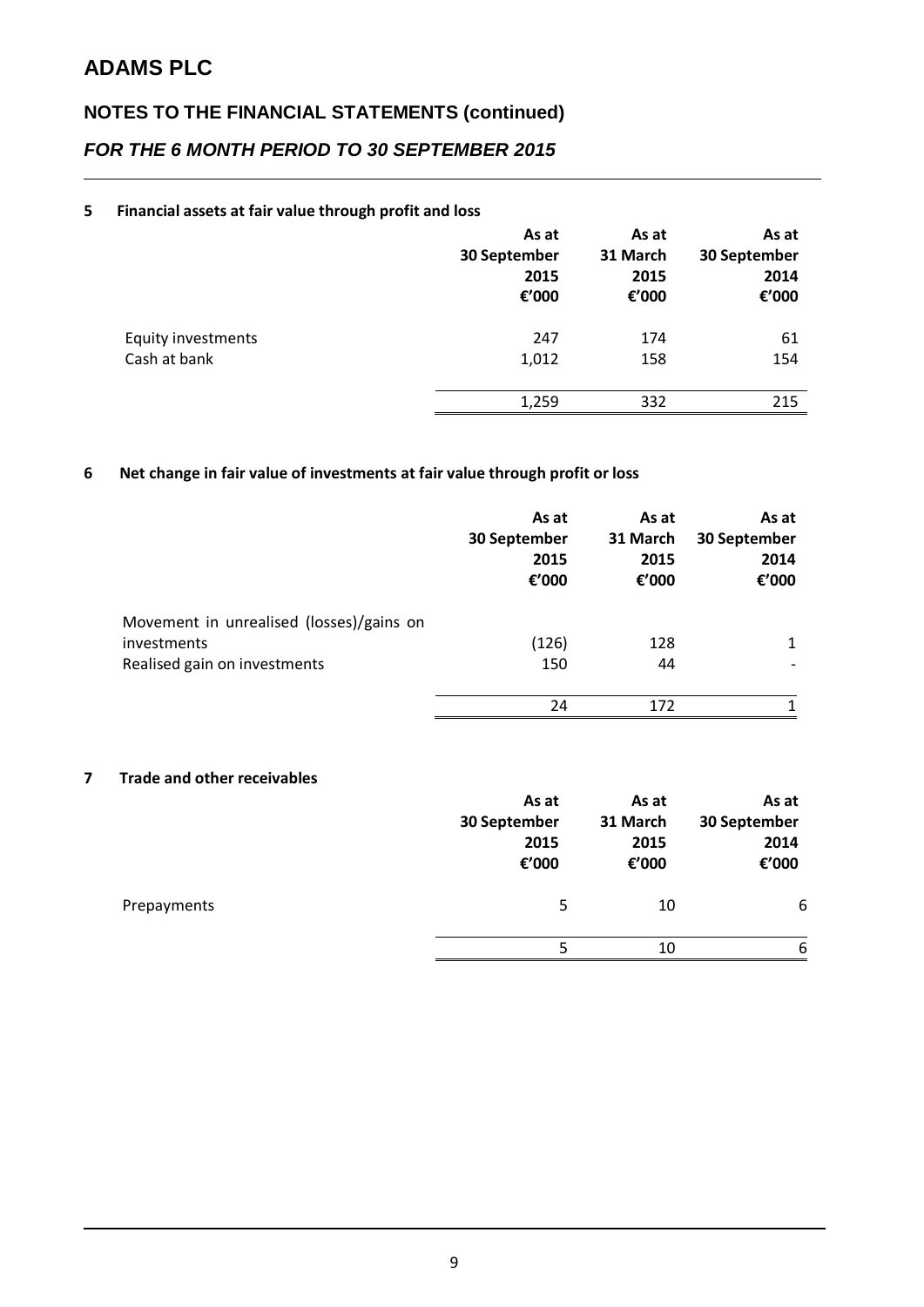## **NOTES TO THE FINANCIAL STATEMENTS (continued)** *FOR THE 6 MONTH PERIOD TO 30 SEPTEMBER 2015*

#### **8 Trade and other payables**

|                | As at<br>30 September<br>2015<br>€'000 | As at<br>31 March<br>2015<br>€'000 | As at<br>30 September<br>2014<br>€'000 |
|----------------|----------------------------------------|------------------------------------|----------------------------------------|
| Trade payables | 12                                     | 6                                  | 16                                     |
| Accruals       | 13                                     | 86                                 | 2                                      |
|                | 25                                     | 92                                 | 18                                     |

Accruals principally comprise amounts outstanding for ongoing expenses. The carrying amount of trade payables approximates to its fair value.

#### **9 Share capital and share premium**

|                          | <b>Number of</b><br>shares issued<br>and fully paid up | <b>Share</b><br>capital<br>€'000 | <b>Share</b><br>premium<br>€'000 |
|--------------------------|--------------------------------------------------------|----------------------------------|----------------------------------|
| Ordinary shares of €0.01 |                                                        |                                  |                                  |
| <b>At 1 April 2014</b>   | 16,166,392                                             | 162                              | 133                              |
| Issue of shares          | 6,928,406                                              | 69                               | 81                               |
| At 30 September 2014     | 23,094,798                                             | 231                              | 214                              |
| Issue of shares          |                                                        |                                  |                                  |
| At 31 March 2015         | 23,094,798                                             | 231                              | 214                              |
| Issue of shares          | 18,181,818                                             | 182                              | 902                              |
| At 30 September 2015     | 41,276,616                                             | 413                              | 1,116                            |

On 23 September 2015 the Company issued 18,181,818 new ordinary shares of €0.01 each by way of a placing at 4.4p (5.962 €cents) each.

During September 2014, warrant holders exercised warrants and subscribed for 6,928,406 Ordinary Shares of €0.01 each in the Company at an exercise price of 2.165 €cents per share. Following these exercises, there are no further warrants outstanding.

The authorised Ordinary Share capital of the Company at 30 September 2015 is 350,000,000 Ordinary Shares of €0.01 each (31 March 2015 and 30 September 2014: 350,000,000 Ordinary Shares of €0.01 each).